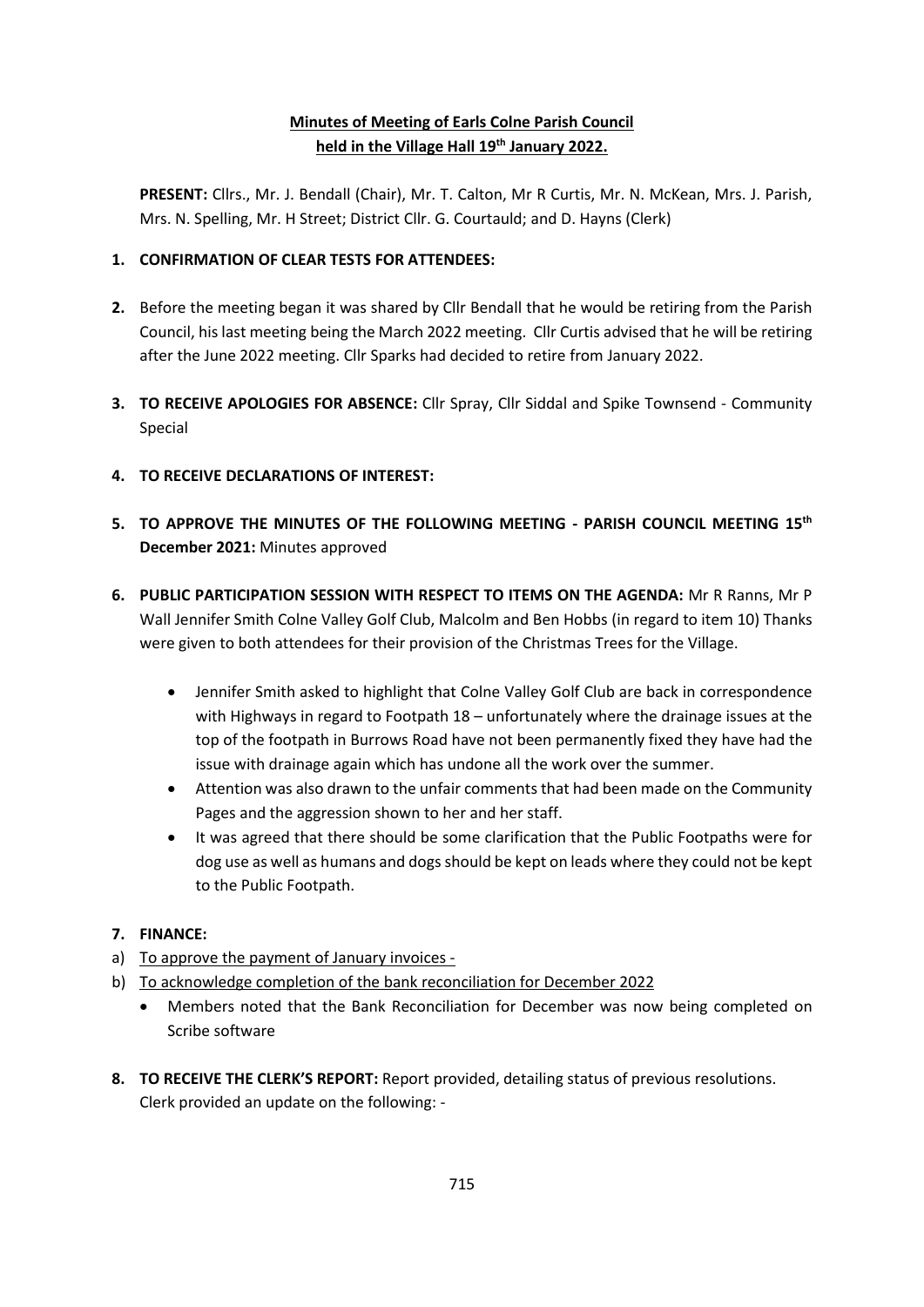- The Causeway Confirmation that the Highways Team had held the correspondence with the Highways and Landowner as the kissing gates have been widened
- Sadness was expressed at the death of the Public Convenience Part Timer, Ray Joslin, and a card was signed by members.
- Section 106 and Open Spaces Plan it was requested that the first Wednesday of the month planning meeting be used to discuss this due to the change in the s.106 Team.
- Review of the Community Workers Stores There has been a board of names lost in the First World War to the Odd Fellows Society and the Atlas Lodge which has been in the Community Workers Stores for a while, it is to be brought to the Village Hall and a new home for it clarified. There is a small lawnmower, too small for any use within the village which can be donated/sold on. This could be offered to the Churchyard Team(DH)
- Grit bags had been offered to strategic groups within the Village, this should mean that they can use the grit to start clearing any ice, before the Community Workers can get there, and that the bags are there ready to start the Community Workers off on clearing the ground. Very good response, clerk to review.

#### **9. TO RECEIVE THE COMMUNITY SPECIALS REPORT:**

Unfortunately the Community Special could not attend the meeting.

#### **10. PLANNING:**

a) Decisions reached by Braintree District Council as follows: -

None shown on site

| <b>Application No.</b> | Location                                                                                             | <b>Description</b>                                                                                                                                                                                                   | Parish Council  |
|------------------------|------------------------------------------------------------------------------------------------------|----------------------------------------------------------------------------------------------------------------------------------------------------------------------------------------------------------------------|-----------------|
|                        |                                                                                                      |                                                                                                                                                                                                                      | <b>Decision</b> |
| 21/03649/HH            | 100 High Street CO6 2QX                                                                              | Alterations to fenestration to include replacing wind<br>with door to rear elevation, new window to side<br>elevation. Installation of 3 roof lights. Internal<br>alterations to create new bathroom at first floor. | No Objections   |
| 22/00004/AGR           | <b>Land Adjacent</b><br><b>Stonebridge House</b><br><b>Halstead Road Earls Colne</b><br><b>Essex</b> | Application for prior notification of agricultural or forestry<br>development - Erection of twin-span polytunnel For<br>Information Only                                                                             |                 |

|  |  |  | b) Current Applications were reviewed by the Parish Council as follows: - |
|--|--|--|---------------------------------------------------------------------------|
|--|--|--|---------------------------------------------------------------------------|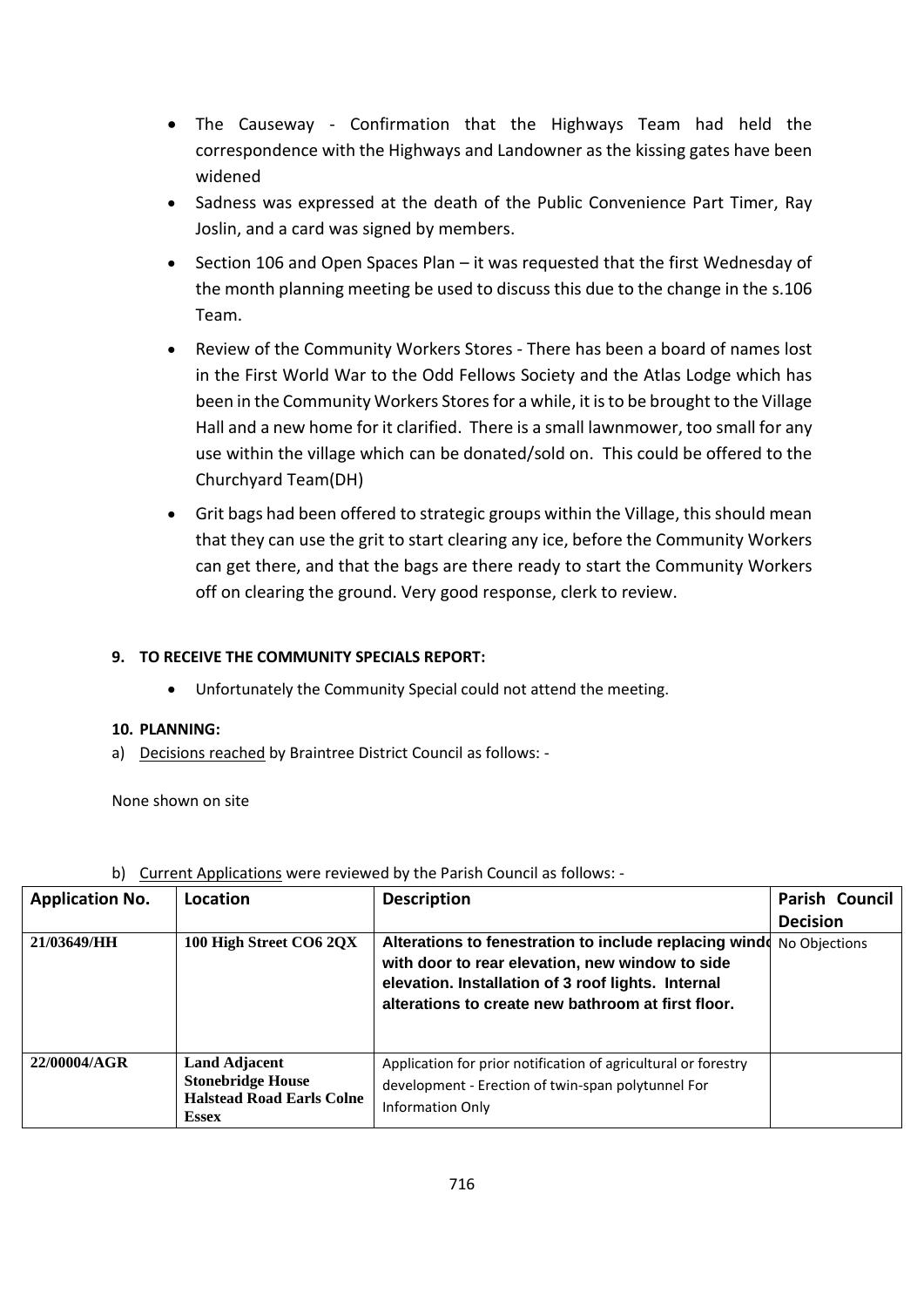## **10. Earls Colne Business Park Re: New Road Naming**

- Presentation from Mr M and Mr B Hobbs, Hobbs Estates Ltd on naming for new Roads on Earls Colne Business Park.
- All councillors agreed with decisions and expressed their thanks for consultation.
- Clerk to confirm with Braintree District Council

## **11. Kingsley Health Care – deferred to February meeting due to current Covid guidelines**

## **12. To discuss Applications for Co-option and confirm advertisement for Co-option**

• All applicants were welcomed and confirmation that 2 positions were available to be decided upon today.

## **13. Update on Website**

- It was confirmed that the PC did not want to lose the current earlscolne.org domain from the website or emails.
- Confirmation by clerk from initial enquiries that current hosting of the new website would have to change for this to be possible.
- Further investigation and focus on what we do need to go forward to be taken forward by the Web Team (Cllr Calton, Cllr Spelling and Clerk)

# **14. Actions taken since last Parish Council Meeting that were not on the Agenda**

• Clerk requested action on previous requests for assistance from PC, volunteers, process change/automation, extra manpower. Examples of issues that had occurred and taken over allotted time in the past month offered

#### **15. Update from Parish Councillors Surgery 15th January 2022**

- Suggestion that meeting structure and issues could not be captured in minute form.
- All of the issues with Highway repair are already on the Highways Website. Meeting to be arranged with Cllr Siddall to take the list forwards and request information from Highways to enable the concise and accurate sharing of information.

#### **16. Update on Village Hall**

• Quote for damage to Main Hall Floor finally received and looking to action in February.

#### **17. Update on Youth Projects.**

• Cllr McKean shared that there had been a good meeting on  $13<sup>th</sup>$  January though due to commitments to other teams there had been a limited number of attendees.